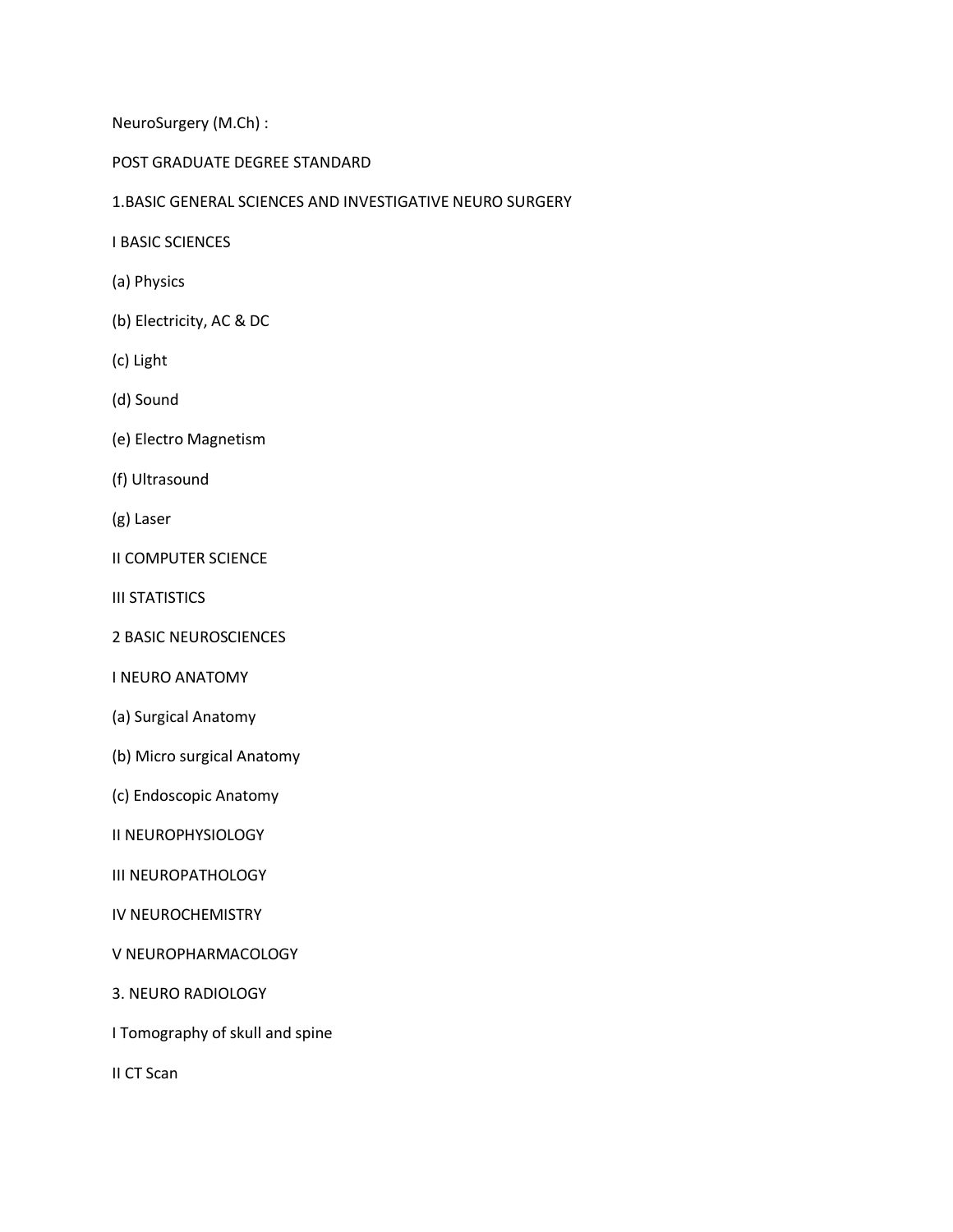III MRI & MRA & MR Spectrascopy

IV PET / SPECT

- V Angiography
- VI Mylography
- VII Others
- (a) EEG
- (b) EMG
- (c) Nerve Conduction Study
- (d) Evoked Potential
- (e) Electrocorticography
- (f) Brain Mapping
- (g) Ultrasonography of Brain
- (h) Transcranial Doppler
- 4. INTERVENTIONAL NEURORADIOLOGY
- 5. CLINICAL NEUROLOGY
- I Basic Neurology
- II Neurological Disease
- III Congenital Malformation
- IV Develpomental Anamoly
- V Elicitation Interpretation of Neurological Symptoms and signs
- VI Brain death
- PAPER II

Clinical Neuro Surgery, practice of Neuro Surgery and Recent Advances 1. History

- 2. Diagnostic Aids
- a) Intracranial Pressure Monitoring